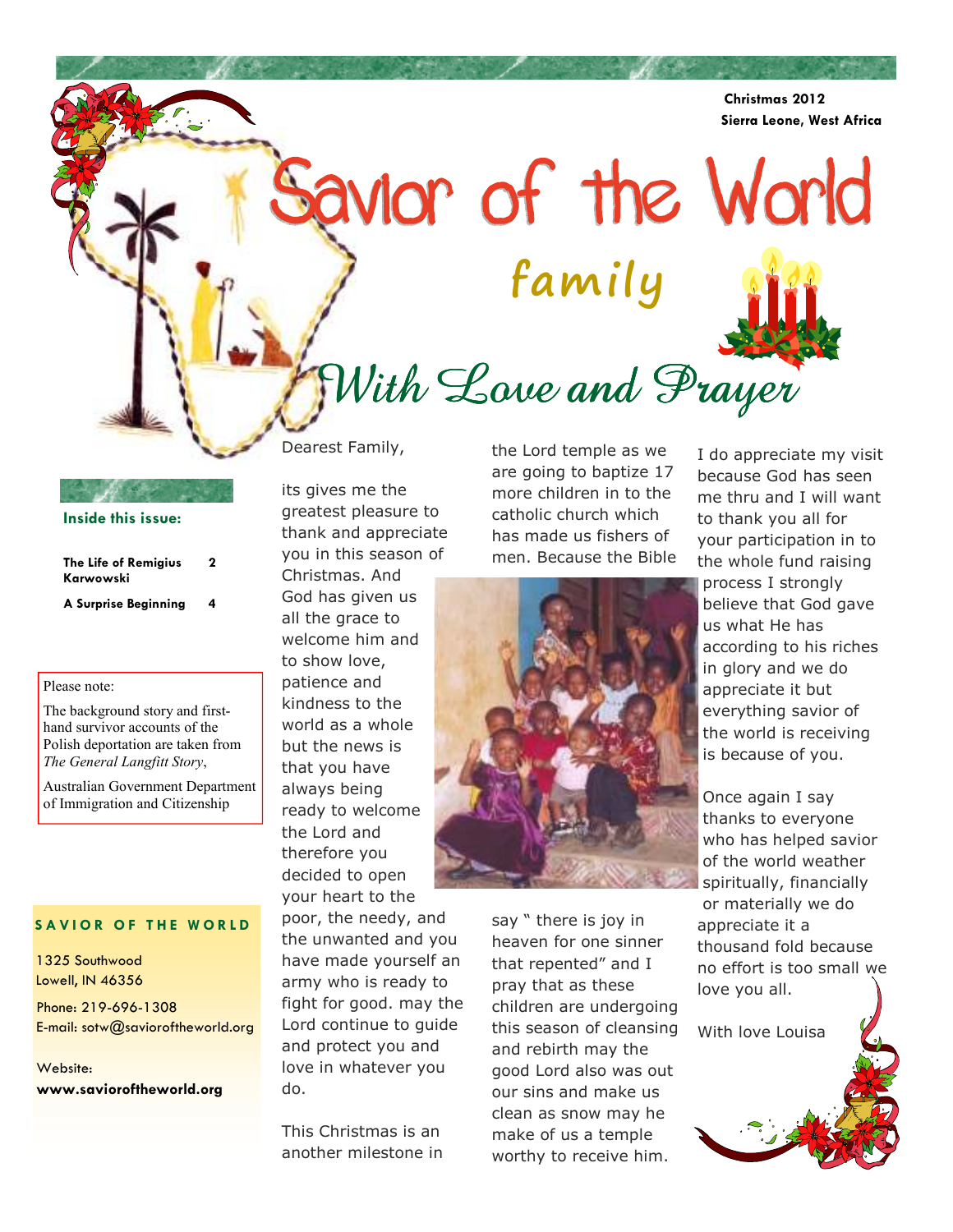Christmas 2012

Page 2

## **The Life of Remigius (Reggie) Karwowski 1934-2012**

The following is an account from the life Remigius Karwowski. He has a very special place in the lives of the children of the Savior of the World family. A summary of his life was given to me by his wife, Louise. I do not have any direct quotes from Reg, but there are many firsthand accounts available from other refugees who shared his fate. These other refugee's words (italicized) are included as part of the background history.

Reggie was born in 1934 in Pienczykowek, Poland, which is in the northeastern part of the country. He and his three younger sisters lived on a farm with his parents, grandparents, and aunt. They had horses and cows. There was a small lake on the land where he often fished. He lived the simple life of a farming family in rural Poland. But all this was to change in ways he could not have ever imagined.

In 1939 Hitler invaded Poland from the west. Almost immediately, the Russians invaded from the east. At first they were looked upon as allies, but then the Stalin decided to annex territory inhabited by 2 million people in eastern Poland. First they disarmed and arrested the Polish soldiers, then Polish leaders were jailed, and finally they turned to the peasant population. The Soviets arrested Reggie's father and put him in jail, where he remained until the end of the war in 1945. He was never to see his father again. But that was only the beginning of the horror and the unraveling of his young life. Shortly after, Reggie, his mother, sisters, and aunt were packed with others into unheated cattle cars and taken to the railroad station. The Karwowskis were among the 1.75 million Poles

that were deported by the Russians to work as slave labor on farms in Siberia.

*On 13 April 1940 many thousands of mothers and children whose fathers had been arrested were taken. We only had half an hour to pack. The soldier who came told us that we would die in Russia. In one night six long trains went on to Russia from Lwów and in every single cattle truck there were fifty or sixty people. I don't know how many thousands went in just one night.* 

*It was an intensely cold winter night; through the door I heard the quiet sobbing of my mother. Laying scared and motionless I listened to the continuous howling of the dogs, wailing of women and screams of children. At first very faint and far, far away, then closer and closer, until the tumult was upon all of us. Screaming we jumped out of our beds and ran toward the kitchen. There was a very loud banging on the entrance door, then a gruff voice in Russian: 'Otwieraj!' (Open). A gust of freezing wintry air filled the room at the entry of three burly soldiers. 'Stoi!' (stand still) he shouted. The second soldier was ordering my sobbing mother to pack: 'You have fifteen minutes so hurry'. The third guarded the door.* 

The trip to Siberia took approximately two to six weeks, depending on the destination and conditions. The people were not told where they were going or why.

 *In all that time we were given no food and very little water and, because of that, quite a few people died. At the sidings we saw heaps of bodies from the previous transports lying piled up under the snow.* 

On the train, during that slow, 'endless limbo of lost souls', Reg-

gie watched his mother, youngest sister, and aunt die

*They didn't bother about human beings because they knew that they had many more who would come and do the work so it didn't matter how many died.* 

and join the bodies dumped on the side of tracks. He and his two other sisters were left alone on the train. Seven year old Reggie's childhood was over. When they arrived at the camp in Kazakhstan, some neighbors tried to take care of Reggie and his sisters.

*There were about 300 people at that collective farm. We lived in mud and peat huts. Not one single toilet and only one well to draw water. The local people did not have much more than us. The winters were very heavy. The only fuel available for cooking and warmth was cow dung and straw. Bread was a luxury* 



**Polish children in Siberia** 

*and we could very seldom get any meat. There were not many men and some women had about four, five or six children until they started dying from typhoid fever and dysentery.* 

Those who could work, usually children from age 10 up, were forced into a variety of laboring jobs such as tree felling, wood cutting, digging holes, snow clearing, brick making,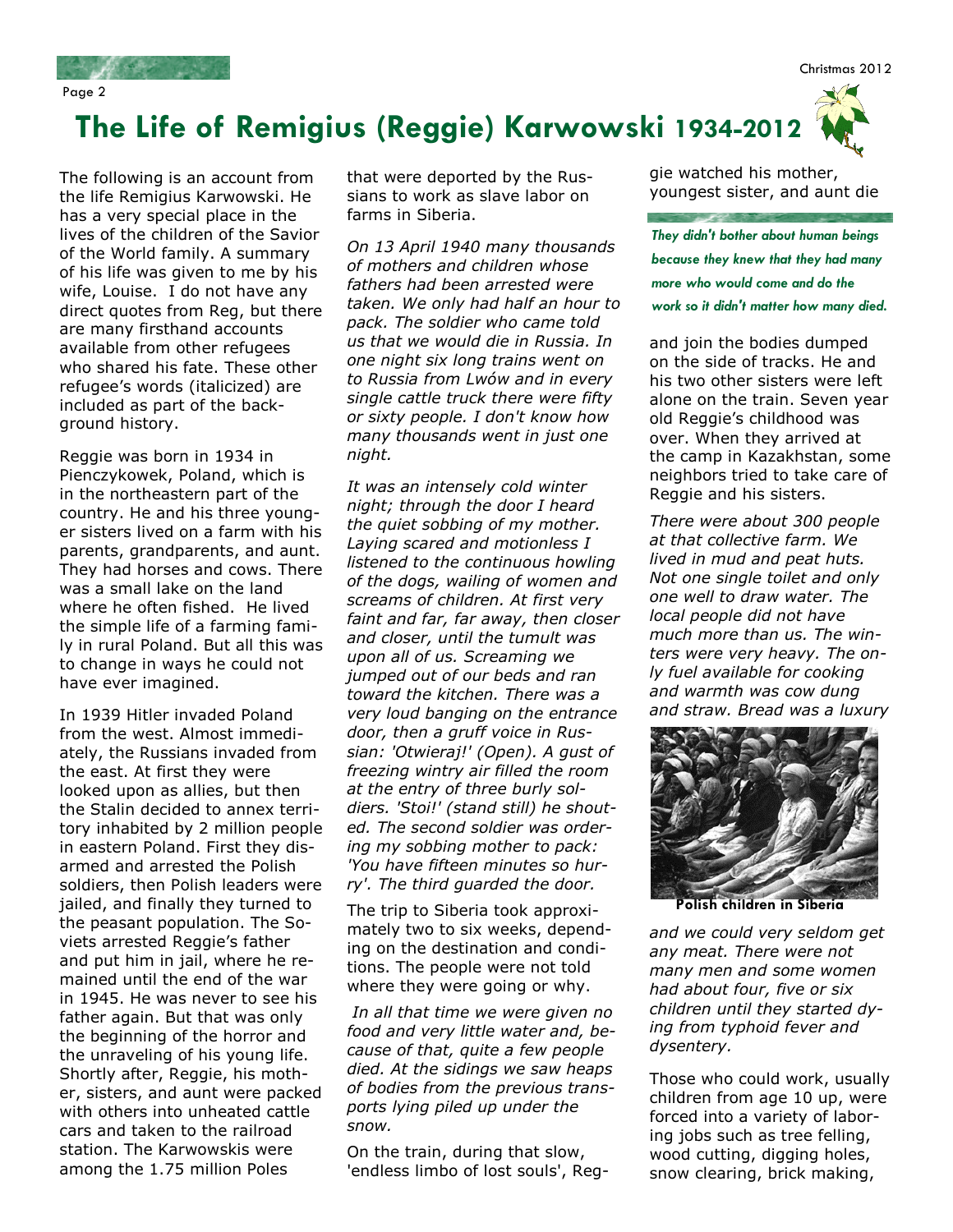## **Continued** Page 3 Christmas 2012

milking, shoveling grain, and cooking. Reggie and his sisters were sent to a makeshift school in the settlement. There they learned Russian, that there was no God, and that all good things came from "Father Stalin."

As the winter of 1941 continued, so did the death harvest of the Poles. It is estimated that almost half of the deported Poles died during that first year. In 1942, with the invasion of Hitler into Russia, Polish General Sikorski



**Polish orphans in Iran**  petitioned the Soviet government to allow the deported Poles to leave. As Stalin needed help to fight the Germans, amnesty was granted which released the Poles from the labor camps and allowed them to travel south to join the Polish army which was forming there. Thus a great stream of humanity began to move across Russia. But freedom was just as hard as imprisonment.

*There was nothing organized when the amnesty came. People had to get to the Polish army as best they could, using their initiative. They told us we were free and could go where we liked but they didn't give us any means of transport or food. Some men made a raft so we could travel by river to the nearest train station. We all said, 'Never mind if we drown. We must try to get away from this place'* 

The train ride south was as bad as the journey to Russia with people packed into cattle cars, each having to fend for themselves. Sometimes those on the trains would be herded off to make room for soldiers, leaving them stranded and isolated. Sometimes the railcars would be detached. Some people died under the wheels of the train, trying to get on. Many families were separated in the chaos.

*I sat for hours, cuddled into the frozen corpse of a dead man so the wind wouldn't blow directly onto me. I was freezing but I wasn't afraid at all. I was afraid of living people but I was not afraid of the corpse.* 

The Shah of Iran allowed some of the refugees to come to his country. Reggie and his sisters were among them. They were fortunate as thousands of Poles remained in the Soviet Union because there was no place for them to go.

*They put us on a merchant ship with very deep holds. They were not for people. It was so crowded and I was still very sick with dysentery. It was awful. You could not move and some people were so sick they couldn't control themselves. There were a lot of accidents. The smell was terrible and nobody could clean it up. Nobody cared because we were just happy to be on the ship.* 

*The ship was the last transport and people were packed on board in the coal holds. Polish soldiers removed all possessions so that more people would fit, but still some were left behind. Everyone was aware that this was the last boat so people jumped into the water to swim after the boat. They all drowned.* 

The Poles arriving in Iran found camps of tents in the sand. Songs of prayer and thanksgiving for deliverance could be heard throughout the day and night.

*The camps were organized very quickly to get people out of Russia. All these hungry people were just like people from concentration camps. They gave us, people who were not used to eating anything but a piece of bread a day, a very fatty meat soup. Our stomachs could not take it. A lot of people died because they were so hungry they would eat anything.* 

The climate was very different from Siberia. Reggie says he passed out in the intense heat. Another sister died while they were there.

One day the Shah invited some of the children to visit his palace. Reggie remembers going with them.

*One of our teachers told us that 200 children were to be the guests of the Shah of Persia. We were so happy. We walked through the beautiful gardens and into the palace. We thought we were in paradise. They took us to the Hall of Mirrors. There were 366 mirrors in a round room and I remember seeing myself in all these mirrors and thinking, 'Gosh there are so many of me!' We had ice-cream with fruit. You can't imagine the taste of it! It was so beautiful. The Shah and his wife came in and said he knew what we went through in Russia and he welcomed us in his palace. This visit to the Shah's palace was something to remember.* 

The relief effort continued with help coming from Jews, Persians, British, and Americans. In each of the three camps in Tehran, orphanages were set up for growing number of children without parents. But the number of refugees overwhelmed Tehran and transports were set up to take refu-